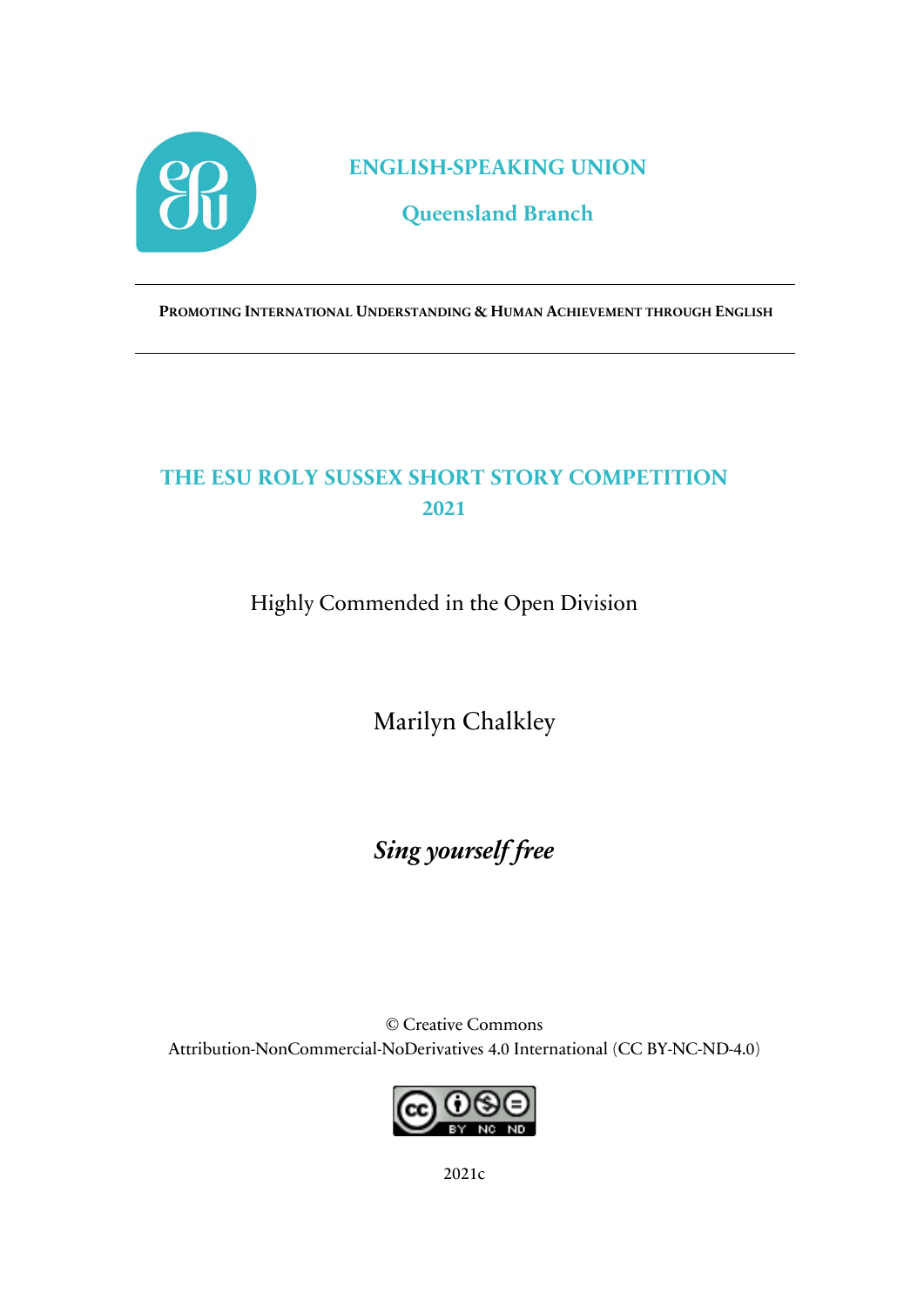## Marilyn Chalkley

## *Sing yourself free*

It's not what you expect really. Waking up one sunny morning next to a dead girl.

Her hair is sticking out of one of those free sleeping bags Jamila hands out on cold nights. Curly, blonde, with dark roots. Seems to be the fashion now, to show the roots. To have stripy hair.

I know death. The stillness. The cold hand. No breath on my little hand mirror. I hold it up to her mouth, just to make sure. Thelma gave me that mirror. Round, it fits in the palm of my hand. It's got daisies on the back. 'A girl has to have a bit of self respect,' said Thelma. She wasn't really a girl, no more than I am. 'If you sleep on the streets, just check your face, to see you haven't got a smudge mark on your nose, a bit of dirt on your cheek. People don't give money if you're grubby.'

I laughed at that. Begging's not my forte. Busking maybe … 'Common as muck,' my dad used to say. I suppose that's what I am now.

Anyway … I don't know what to do.

I could just take my shopping trolley off and leave the girl behind. But that wouldn't be right, would it? She might be here for days, and start to smell. I could ring emergency. 000. But I don't have a phone. Hard to keep it charged with my sort of life. Anyway, who would ring me?

Once upon a time, Jay would call on my birthday. Regular as clockwork, 25 April, same as Anzac Day. I remember that because he would always say, 'Happy Anzac Day, Mum!' And I would always say, 'it's not a happy Anzac Day –your great grandfather was at Gallipoli, and he was never the same again'. And Jay would say – 'Oh Mum! Anyway, Happy Birthday! We're all going to Bondi for an ice-cream.'

And I would say – 'have a lovely time. Give a kiss to the boys for me.'

And put down the phone on my loneliness. But that was when I had a phone, and a house. I used to toast myself in port. My best friend was that port. Still is, when I can afford it.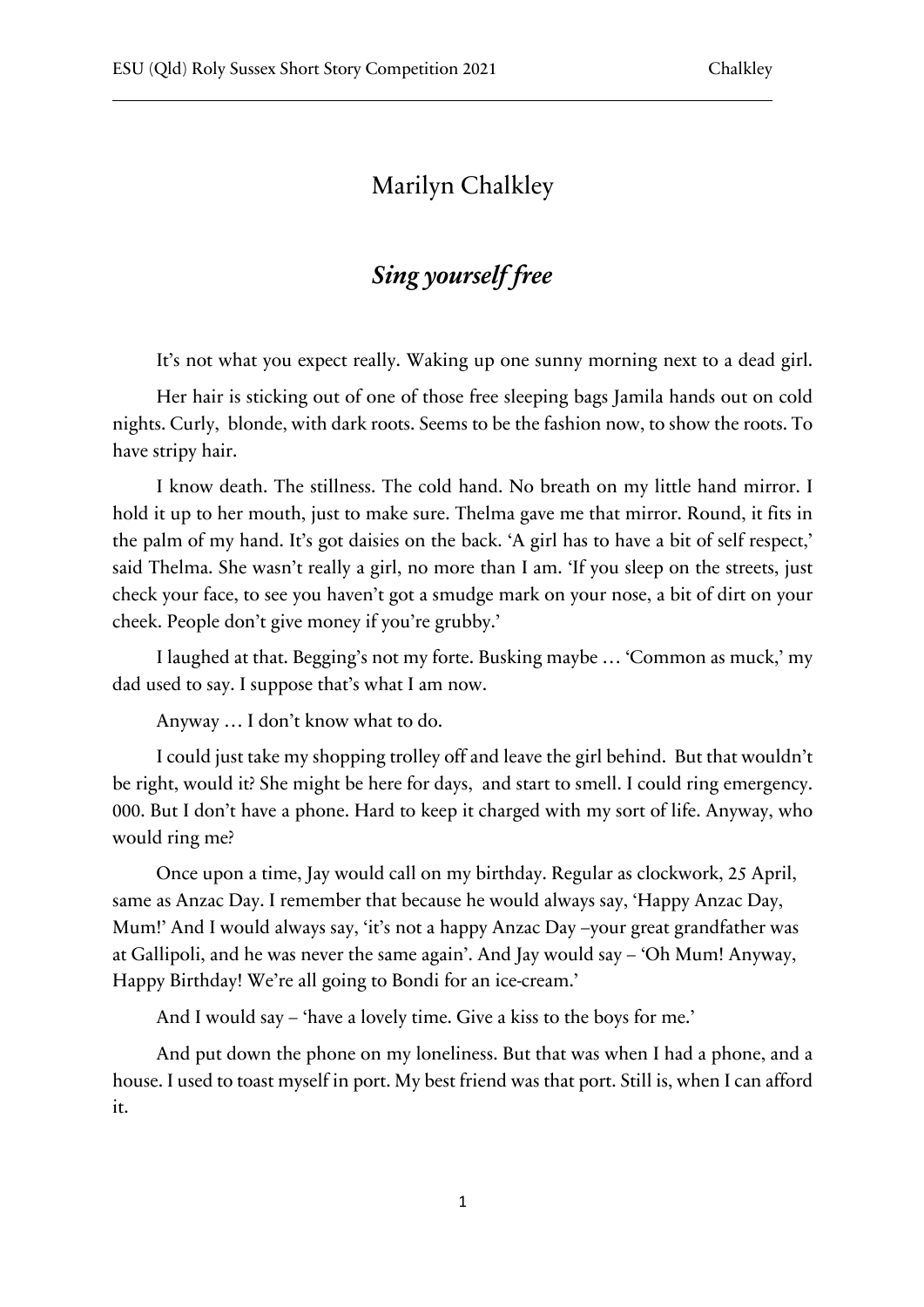That was a pretty house. I had a pink rose that climbed all over the pergola and flowered in spring. New Dawn, the name of the rose. When it rained there were pink petals everywhere, like at our wedding. I used to wheel Jim out in his last days. He died there, under the roses, quite suddenly when I was making a cuppa. Nice way to go, my friends said. Nice for him.

I don't know what to do.

I'll just sit here and have a quiet drink and try and work it out.

I should check who she is. She might have a mum who's missing her. And a bit of cash. I'm sure she wouldn't mind giving it to me. She was high as a kite last night. She said, 'do you mind if I doss down here?'. And giggled.

**…**

I said, 'OK'.

'What's your name then?'

'Daisy', I said.

'What a funny old-fashioned name,' she said but her voice was all blurred and she was hard to understand.

'I'm Fizz,' she said. And giggled again, and spun around, waving her arms in the air. 'Daisy, Daisy give me your answer do. I'm just crazy …'. She had quite a good singing voice. I should know. Then she crashed. And now she's dead.

Fizz was Felicity Gillard. Bit posh. Like … who was it who had that name? Can't think. Nice green leather, and there's a fifty dollar note in there. It's folded up really small and I almost missed it. The wallet was in her pocket.

**…**

I wrinkle my nose. I can smell the vomit on her sleeping bag.

Julia, that's who it was. Our first female PM. I felt quite proud when she got in. I sang in front of another Prime Minister once. But that was in the last century.

I could treat myself with that \$50. Give a toast to Fizz. No. On second thoughts, that's a bit tacky, Daze. No toast. I call myself Daze these days, on account of my continuing condition. 'That's funny,' Thelma used to say.

Thelma always found the humour in things. Not that she would have found it funny being knocked down by a drunk driver. On the other hand she might have – up there at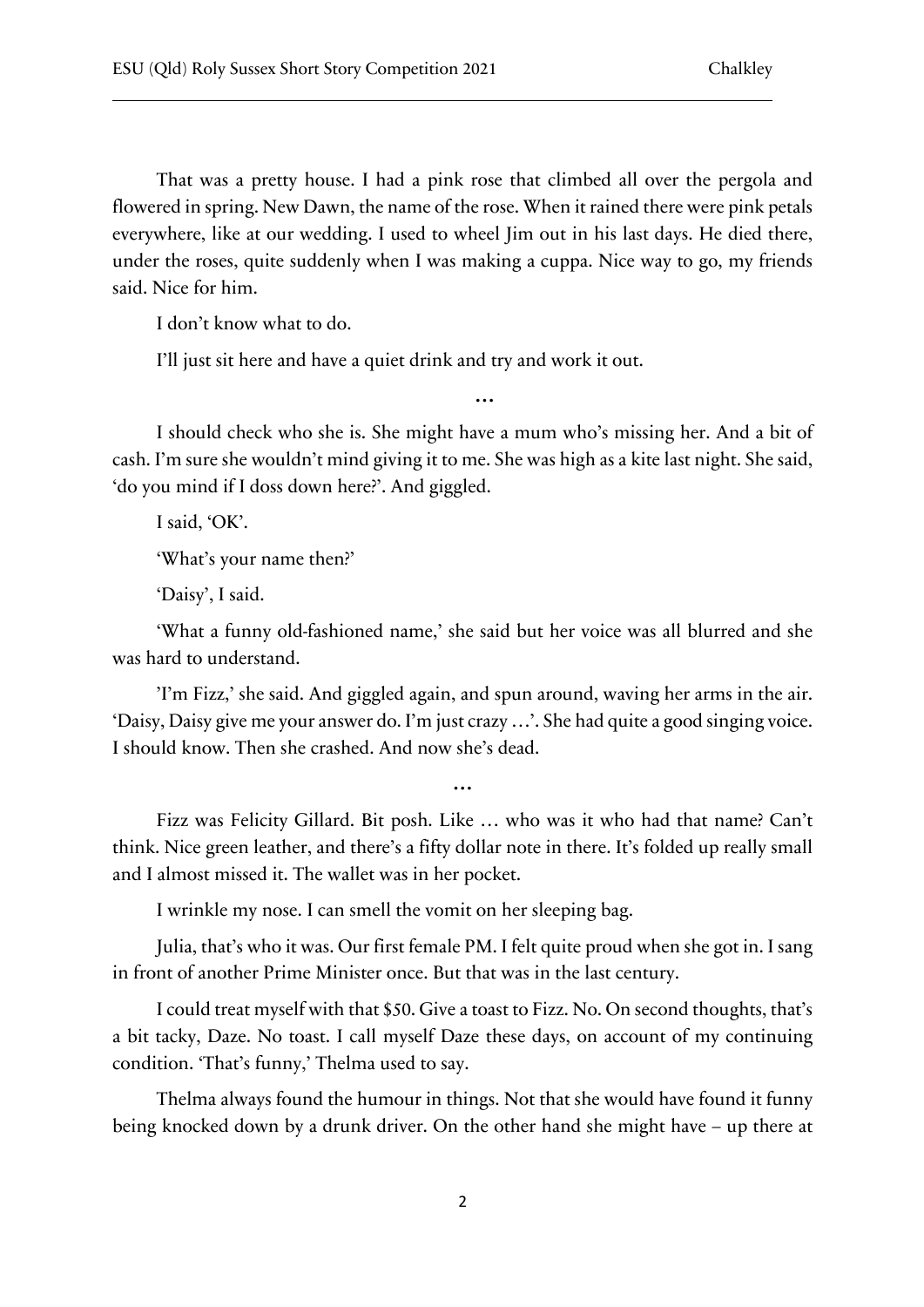the Pearly gates, saying to St Peter 'what comes around, goes around Pete'. She didn't have a lot of respect for authority, our Thelma.

I'll never forget that scream. 'Don't leave me, Thelma,' I wept. I was holding her hand, kneeling on the cold edge of the pavement. It was dark, but I could see the blood. It shone in the streetlights and dripped onto the road. Swirling down into the drains mixed with the rain. Her life going down the drain. That idiot had swerved over the kerb, hit her then drove off. They never found him. I bet they didn't try. Who cares about an old homeless woman? Thelma was bent, and wrinkled, with wicked blue eyes and white hair like ice crystals. How could she leave me?

I talk to her a lot, when I'm walking, muttering away, looking like a mad old woman. Sometimes I like to think I hear her voice. It would be good if I could hear it now. I look up at the flyover, the dismal grey concrete. The cars are noisy, but Thelma is silent.

Ice. That's a shocker. I've seen it on the streets. Young men raving, hitting out, killing people. That young man who went wild one day and stabbed his best friend. Jamila, the one with the headscarf, the one who gives me soup, says 'keep out of their way. Daisy. Hide. They're dangerous.'

That's why I'm here, under this flyover with the cars roaring overhead. I think that's why Fizz was here too.

I don't know what to do.

Maybe I should talk to Jamila?

She's never ever tasted alcohol, that Jamila. Hard to imagine.

Suddenly a phone rings. Jesus, Fizz has a phone. Goes with having \$50. She must be new to life on the streets.

It sounds like it's coming from inside the sleeping bag. I don't want to put my hand in there again. Gives me the creeps.

**…**

It's locked of course. But you learn a thing or too living like I do. That Sudanese kid was good. Who would have thought? Nine feet high, and this beautiful dark bronze skin. Kooshin is his name – like Cushion. Cuddly sort of name for such a thin bony lad.

He's good with phones. 'Just put your finger on this button and it knows who you are, Daze.' Sounded just like Jay. You wouldn't know he was born in Africa. Haven't seen him for a while. He's always afraid of the cops, said they picked on him something terrible. Where are you when I need you Kooshin?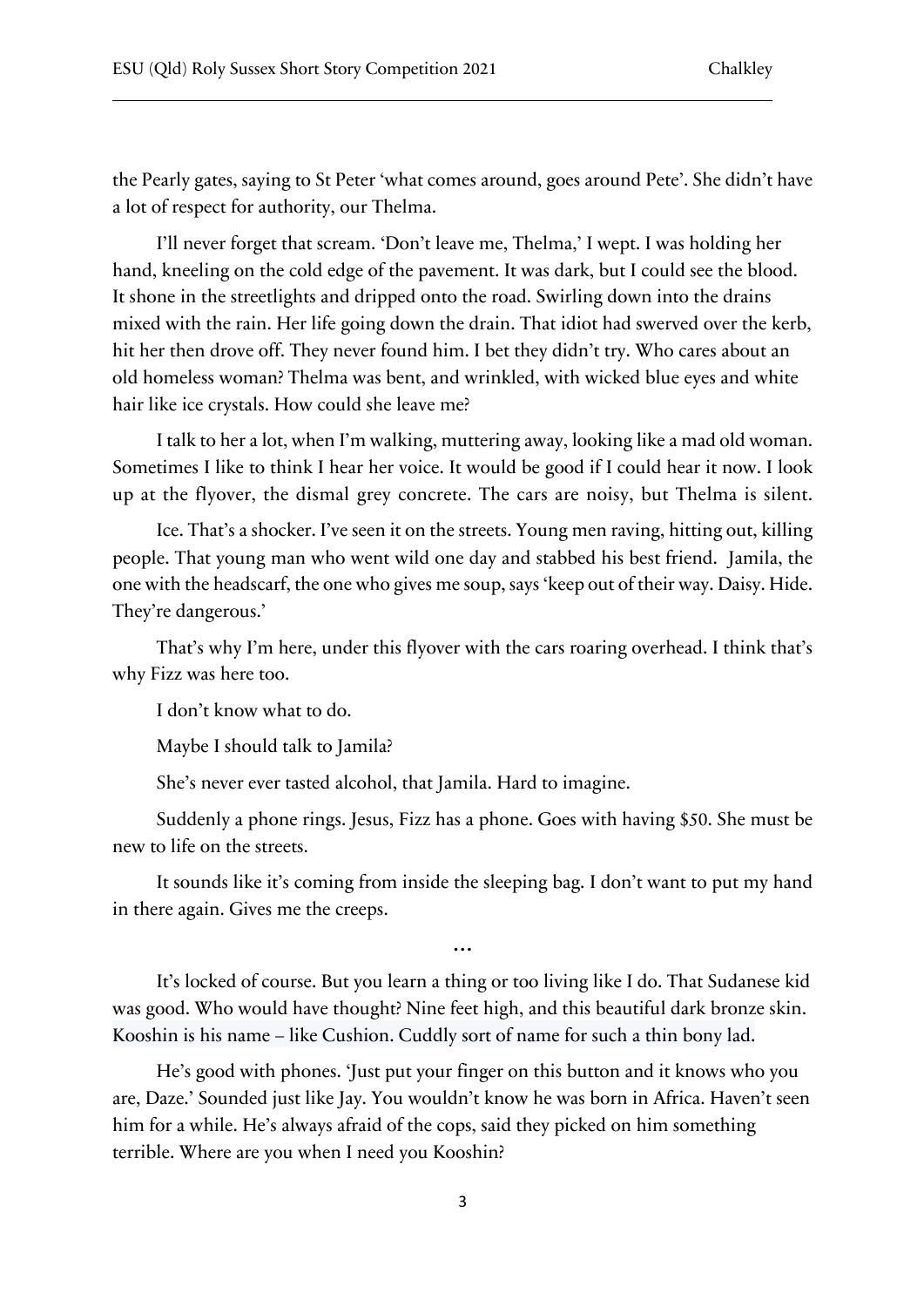So, her hand is curled up under her chin. It's still warm. It's hard to get her finger out, then I press it on the button. The phone springs to life.

Now what?

It's got a picture of a kid on the screen. Dark curly hair, big sad eyes. Baby Fizz. Maybe.

Kooshin said always look in the favourites, and always delete the numbers, so the phone doesn't ring them by mistake.

*Mum* was in the starred list. On the top. Should I ring her?

And say something like, *hello I'm a homeless old bag down here in Melbourne and your daughter is lying dead next to me.*

That would go down well. Even if I said, *my name is Daisy Danville, the jazz singer. Remember me?*

*Who?* she might say. *We don't go to night-clubs. I don't like jazz. Music of the devil, some say.*

Maybe Mum is a God Botherer. Which is why Fizz left. Who knows? It's why I left home all those years ago and had my brilliant career. Cut off from any income or support. A single mum, me.

Common as muck, my dad said I was, choosing to sing all those songs created by black people. He said that. Not me. I know not to say black people. African Americans it is. Might have changed now. Songs like *Strange Fruit.* I wish I could have met Billie Holiday. I loved her voice. Her courage.

So many songs based on music by slaves and descendants of slaves. They sang their way through adversity. Just think of the *Cotton-Picking* song. You get terrible blisters picking cotton, and a sore back, but they sang about it. Lead Belly sang it and Abba ruined it. That blonde band never picked a bale of cotton in their lives.

Then the words they wrote. Billie got famous for singing *Strange Fruit.* Some teacher wrote it about lynching and dead bodies – it was the hardest song to sing. Without crying, I mean.

Now I really don't know what to do.

That call was someone called Jerry, rang at 10.00 am. Whoever he is. Maybe a pimp. You never know. Or a dealer.

That's about my limit on phones. If only Kooshin was around.

Who can I ring? There must be someone. I'd rather not the police.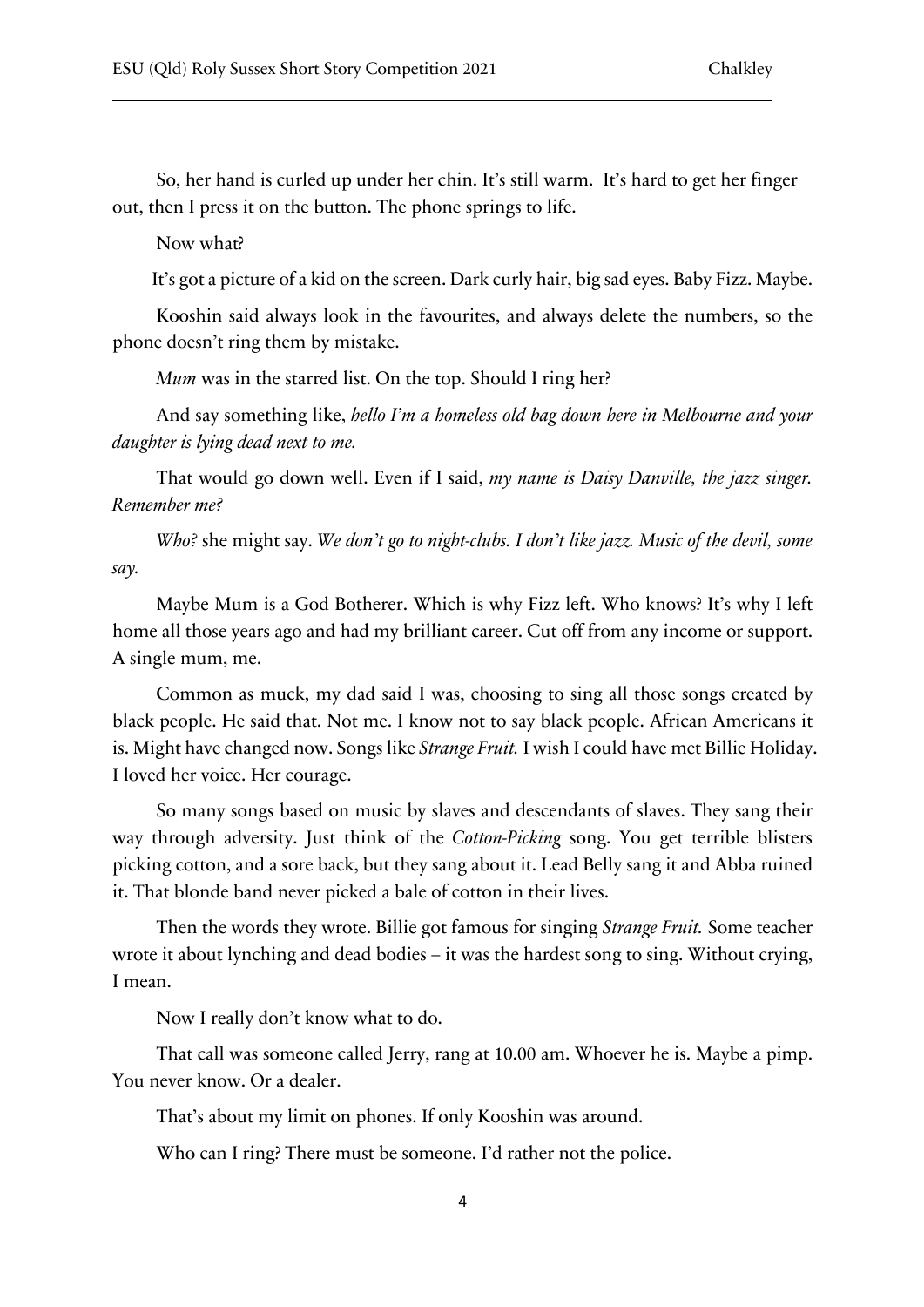I don't want to be hauled into a lockup, yelled at, 'stupid old woman, God you stink, pissed as a newt, you can't go rolling down the street causing a public nuisance of yourself. Look at you, you must be 70 if you're a day. No one wants to see your saggy old boobs. Exposing them. What WERE you thinking? You crazy old cunt.' The door clangs shut. The locks click. I groan and scream on that hard plank they call a bed. I sing to myself and they yell, 'shut up! Cut the caterwauling!'

No taste in music, some people.

Maybe I can sing to Fizz. Sing some hymns.

That is something I can do. Sing in adversity. Someone said to me you have to be free to sing. But maybe, just maybe, you can sing yourself free.

I wonder what hymn she would like.

I could try *O Sacred head, now wounded.* Molly taught me that, I've never been one for hymns. She said 'Daze, Good tune, by Bach. You know 'im. Bach?

'Sure, I know Bach.'

Then she told me about the missionaries who taught them Lutheran hymns, some by Bach. They sang them all. Over a hundred years ago it all started, in the desert. In Hermannsberg, her country. Her mum, her aunties. Molly sang them to comfort me sometimes, but I could never understand the words. 'Not German' she said. 'Arrente. Our language.' Beautiful it was. Haven't seen Molly for a while.

I'll start with Bach. Molly would approve. They always have ceremony for people who die.

I glance up to check there's no Ice boys around.

After that, *Amazing Grace*. All the kids know it.

No more booze. Can't sing properly when I'm drunk.

It takes a lot to make me drunk.

**…**

I've been singing for a couple of hours. Now I've got an audience. It's been a few years since anyone heard my voice, except Molly and the cops in the lockup. Under the flyover there's a really good echo. I have to say that it's been sounding pretty good. I'm surprised. All those years of training didn't go amiss. And I've never smoked – tobacco ruins the vocal cords. I look around. They don't know why I'm singing. Fizz is lying at my feet, and I have covered her face. Out of respect. Maybe some have guessed. The ones